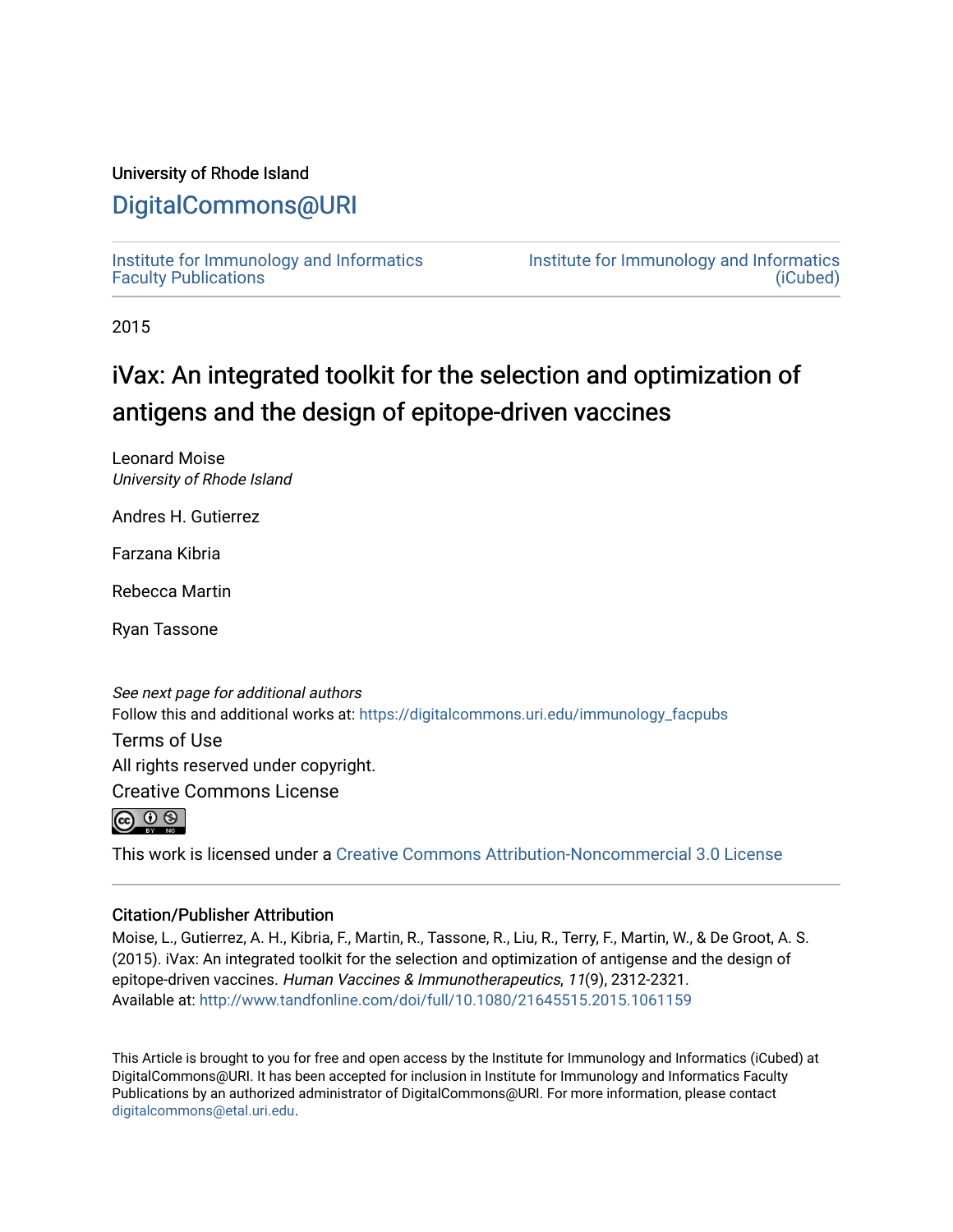## Authors

Leonard Moise, Andres H. Gutierrez, Farzana Kibria, Rebecca Martin, Ryan Tassone, Rui Liu, Francis Terry, William Martin, and Anne S. De Groot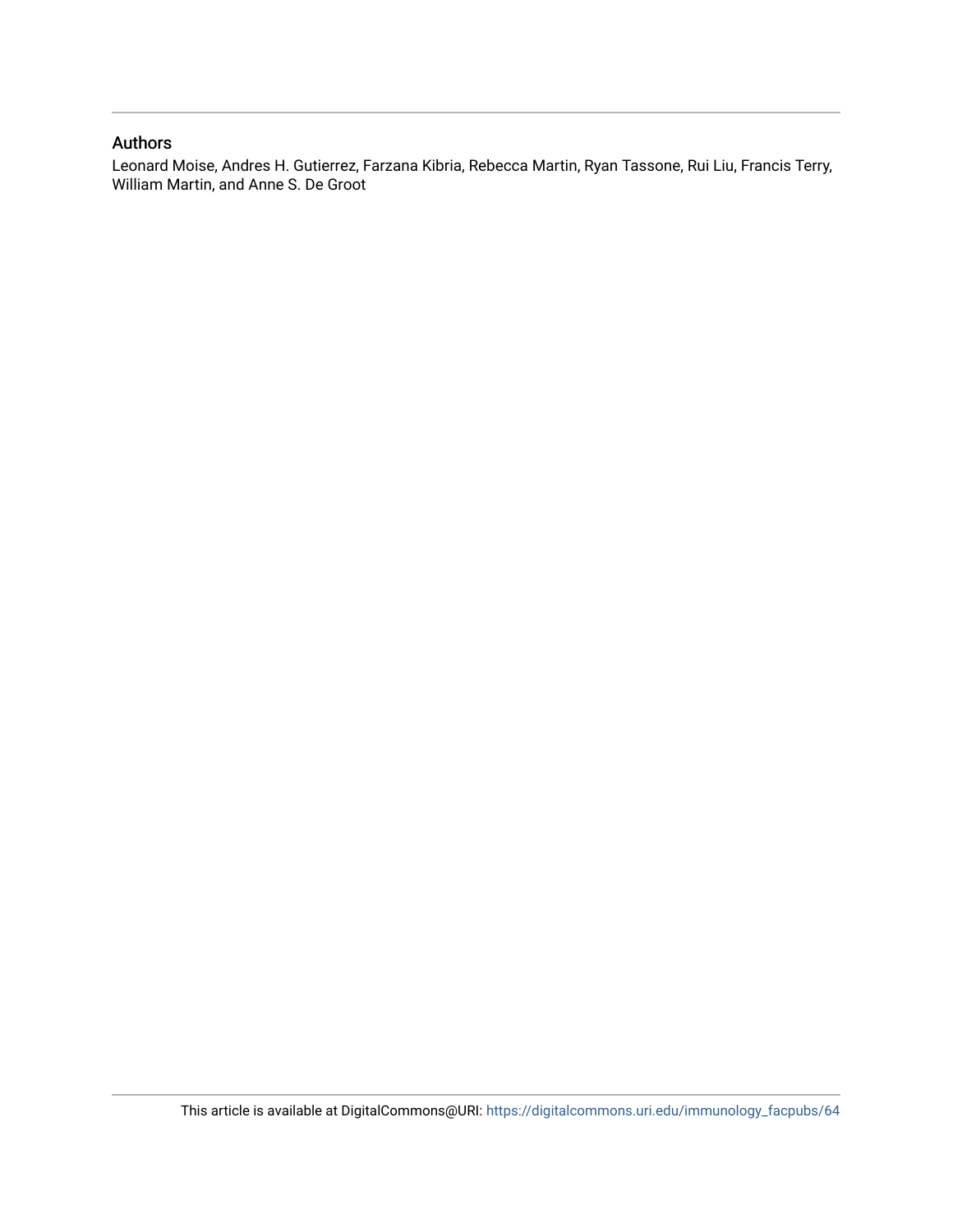# iVAX: An integrated toolkit for the selection and optimization of antigens and the design of epitope-driven vaccines

Leonard Moise<sup>1,2</sup>, Andres Gutierrez<sup>2</sup>, Farzana Kibria<sup>2</sup>, Rebecca Martin<sup>1</sup>, Ryan Tassone<sup>2</sup>, Rui Liu<sup>2</sup>, Frances Terry<sup>1</sup>, Bill Martin<sup>2</sup> , and Anne S De Groot $1,2,*$ 

<sup>1</sup>Institute for Immunology and Informatics; University of Rhode Island; Providence, RI USA; <sup>2</sup>EpiVax; Inc.; Providence, RI USA

Keywords: Cancer immunotherapy, computational vaccinology, conservatrix, epitope-based vaccine, epiMatrix, epitope-driven vaccine, epitope, HLA, immunoinformatics, iVAX, janusMatrix, T cell

Abbreviations: CIV, Conventional Influenza Vaccine, CTL, Cytotoxic T Lymphocytes, DC, Dendritic Cells, ICS, Immunogenic Consensus sequence, IFN-y, Interferon-gamma, H. pylori, Helicobacter pylori, HA, Hemagglutinin, HCV, Hepatitis C Virus, HIV, Human Immunodeficiency Virus, HLA, Human Leucocyte Antigen, MHC, Major Histocompatibility Complex, ORF, Open Reading Frame, PBMC, Peripheral Blood Mononuclear Cells, S-OIV, Swine-Origin Influenza Virus, TB, Tuberculosis, TCR, T-Cell Receptor, Treg, T regulatory cells

Computational vaccine design, also known as computational vaccinology, encompasses epitope mapping, antigen selection and immunogen design using computational tools. The iVAX toolkit is an integrated set of tools that has been in development since 1998 by De Groot and Martin. It comprises a suite of immunoinformatics algorithms for triaging candidate antigens, selecting immunogenic and conserved T cell epitopes, eliminating regulatory T cell epitopes, and optimizing antigens for immunogenicity and protection against disease. iVAX has been applied to vaccine development programs for emerging infectious diseases, cancer antigens and biodefense targets. Several iVAX vaccine design projects have had success in pre-clinical studies in animal models and are progressing toward clinical studies. The toolkit now incorporates a range of immunoinformatics tools for infectious disease and cancer immunotherapy vaccine design. This article will provide a guide to the iVAX approach to computational vaccinology.

#### Introduction

After two decades of testing and validation, methods for selecting and optimizing antigens using computational vaccinology tools have been integrated into the vaccine development process in numerous commercial and academic vaccine discovery programs. Even more recently, vaccinologists have recognized the role that *in silico* immunogenicity assessments can play in terms of understanding the efficacy of licensed vaccines. As much for immunopathogenesis as for antigen selection or prediction of vaccine efficacy, immunoinformatics tools have proven to be essential components of the complete vaccine toolkit. The number of tools available has expanded dramatically over the last few years, as well as the number of published studies citing "immunoinformatics" or "computational vaccinology" (Fig. 1). Individual computational vaccinology tools, primarily for epitope prediction, are available from a range of sources, such as Jenner-predict<sup>1</sup> and VaxiJen<sup>2</sup> and IEDB.<sup>3</sup>

While a selection of computational vaccinology tools are available, most of these tools are 'stand-alone' algorithms that have not been integrated into a single, continuous workflow. Beginning in 2002, Martin and De Groot at EpiVax have developed an integrated approach to computational vaccine design that was first described in 2003 at a seminal meeting organized by the Novartis Foundation.<sup>4</sup> This set of tools has been further developed and expanded into a single integrated online website, the iVAX toolkit. The toolkit uniquely offers immunoinformaticsdriven antigen selection and epitope-based vaccine design as well as the potential for vaccine enhancement using epitope-based immune modulation and removal of Treg epitopes that are discovered using the toolkit. A high-level summary of recent work performed with the iVAX toolkit is provided here, including brief examples of vaccine projects that illustrate the individual tools.

<sup>©</sup> Leonard Moise, Andres Gutierrez, Farzana Kibria, Rebecca Martin, Ryan Tassone, Rui Liu, Frances Terry, Bill Martin, and Anne S De Groot

<sup>\*</sup>Correspondence to: Anne S De Groot; Email AnnieD@EpiVax.com

Submitted: 04/06/2015; Accepted: 06/07/2015

http://dx.doi.org/10.1080/21645515.2015.1061159

This is an Open Access article distributed under the terms of the Creative Commons Attribution-Non-Commercial License ([http://creativecommons.org/licenses/](http://creativecommons.org/licenses/by-nc/3.0/) [by-nc/3.0/\), which permits unrestricted non-commercial use, distribution, and reproduction in any medium, provided the original work is properly](http://creativecommons.org/licenses/by-nc/3.0/) cited. The [moral rights of the named author\(s\) have been asserted.](http://creativecommons.org/licenses/by-nc/3.0/)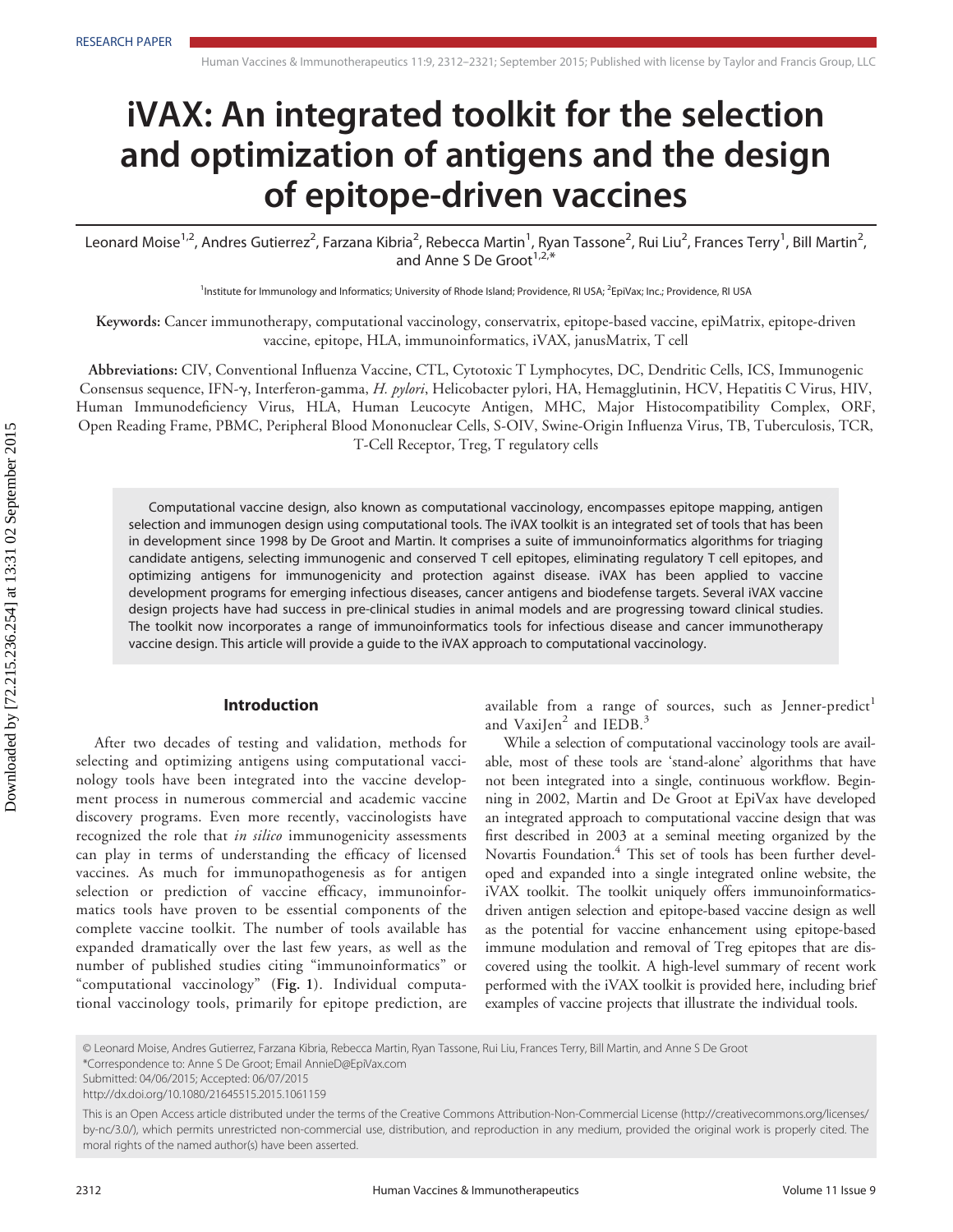

Figure 1. Increasing number of immunology studies involving in silico approaches over the last decade. Metrics were extracted from NCBI PubMed for search terms indicated. In the case of epitope prediction, keywords were linked together within quotations in order to return relevant results.

#### Computational vaccinology

Genome- and 'immunome'-mining tools have played a major role in the design and development of subunit and epitope-based vaccines for infectious diseases in the last decade. The process was at first called "vaccinomics" by Brusic and Petrovsky in 2002.<sup>5</sup> Alternative terms include "reverse vaccinology," a term coined by Rappuoli in  $2003^6$  and "immunome-derived or genome-derived vaccine design" by Pederson;<sup>7</sup> De Groot and Martin;<sup>4</sup> and Doytchinova, Taylor, and Flower (Fig. 2).<sup>8</sup> This method uses computational algorithms to identify a minimal set of immunogens, which may be whole proteins or individual epitopes, which will induce a competent immune response to a

Genome-derived vaccine designed and the immunoinformation .<br>Omnics Genom Computational **Epitope** -derived Epitope-dr**Vaccinology** -driven vaccines<br>REVERSE immunome-derived **VACCINOLOGY VACCINE design** 

Figure 2. Computational immunology word cloud. Computational immunology Google search term results were input into the Wordle word cloud generator (http://www.wordle.net/) that sizes terms by frequency. The Google search for computational vaccinology terms was performed in March 2015.

pathogen or neoplasm. Enhancement of existing antigens by integrating conserved and immunogenic epitopes, and administration of these immunogens in the right delivery vehicle and with the correct adjuvant has been shown to drive immune responses against infection the pathogen. In short, the computational approach to developing vaccines is based on the concept that selection and design of the epitope or antigen 'payload' is critically important for vaccine development.

Immunoinformatics, as applied to computational vaccinology, allows selection of the payload with significant advantages over conventional vaccines for infectious diseases. For instance, although some viruses exhibit a high degree of strain-to-strain variation at the protein level, highly conserved, immunogenic T cell epitopes can be identified using computational methods; examples can be found in preclinical studies related to tuberculosis (TB), Human Immunodeficiency Virus (HIV), smallpox and H. pylori published by our group<sup>9-16</sup> and in those published by other geneto-vaccine researchers (Sette and Newman,<sup>17</sup> Brusic,<sup>18</sup> Petrovsky,<sup>19</sup> Reche,<sup>20</sup> and He,<sup>21</sup> for example). Vaccines that include multiple epitopes in a single delivery vehicle have been shown to elicit epitope-specific, broad-based immune response, conferring protection against several strains. These vaccines performed at least equivalent to existing whole-protein vaccines, and may show improved efficacy when compared to the whole organism or lysate in animal challenge studies.<sup>22,23</sup> Furthermore, epitope-based vaccines limit the antigenic load, diminishing the need to manufacture and administer large quantities of immunogen, much of which will be immunologically irrelevant or potentially tolerogenic. New immunoinformatics tools also make it possible to select potent T effector epitopes and to remove epitopes that may drive immunopathogenic or immune modulating responses by virtue of cross-reactivity with (human) host sequences.<sup>24-27</sup>

Only two comprehensive vaccine design toolkits have been developed to date. Dr. Yonqun He of University of Michigan has concatenated previously developed "public" tools with other tools developed by his group to construct a toolkit that can be used to select vaccine components; limited validation of this toolkit has been published.<sup>28</sup> In contrast, the set of tools comprised in the iVAX toolkit was developed entirely by the team of De Groot and Martin, with the support of the NIH (NIAID/DAIT), and these tools are currently in use by EpiVax, its commercial clients and academic collaborators. Use by vaccine researchers for collaborative research programs is provided through EpiVax' academic partner, the Institute for Immunology and Informatics (iCubed) at the University of Rhode Island. External collaborators are actively using these tools for a wide range of vaccine programs that are in progress, including research on vaccines against neglected tropical diseases such as Chagas disease, malaria, and HIV.

Significant advancements in immunome-derived, epitopedriven vaccines designed using the iVAX toolkit have been made in recent years; in particular, basic research studies have demonstrated the ability of the tools to select epitopes for Burkholderia species,<sup>29</sup> H. pylori<sup>30</sup> and HCV,<sup>31-33</sup> and validated the importance of the presence of T cell epitopes in subunit vaccines. Recently, the collaborating groups at EpiVax and iCubed discovered epitopes that activate T regulatory cells (Tregs) in viral pathogens using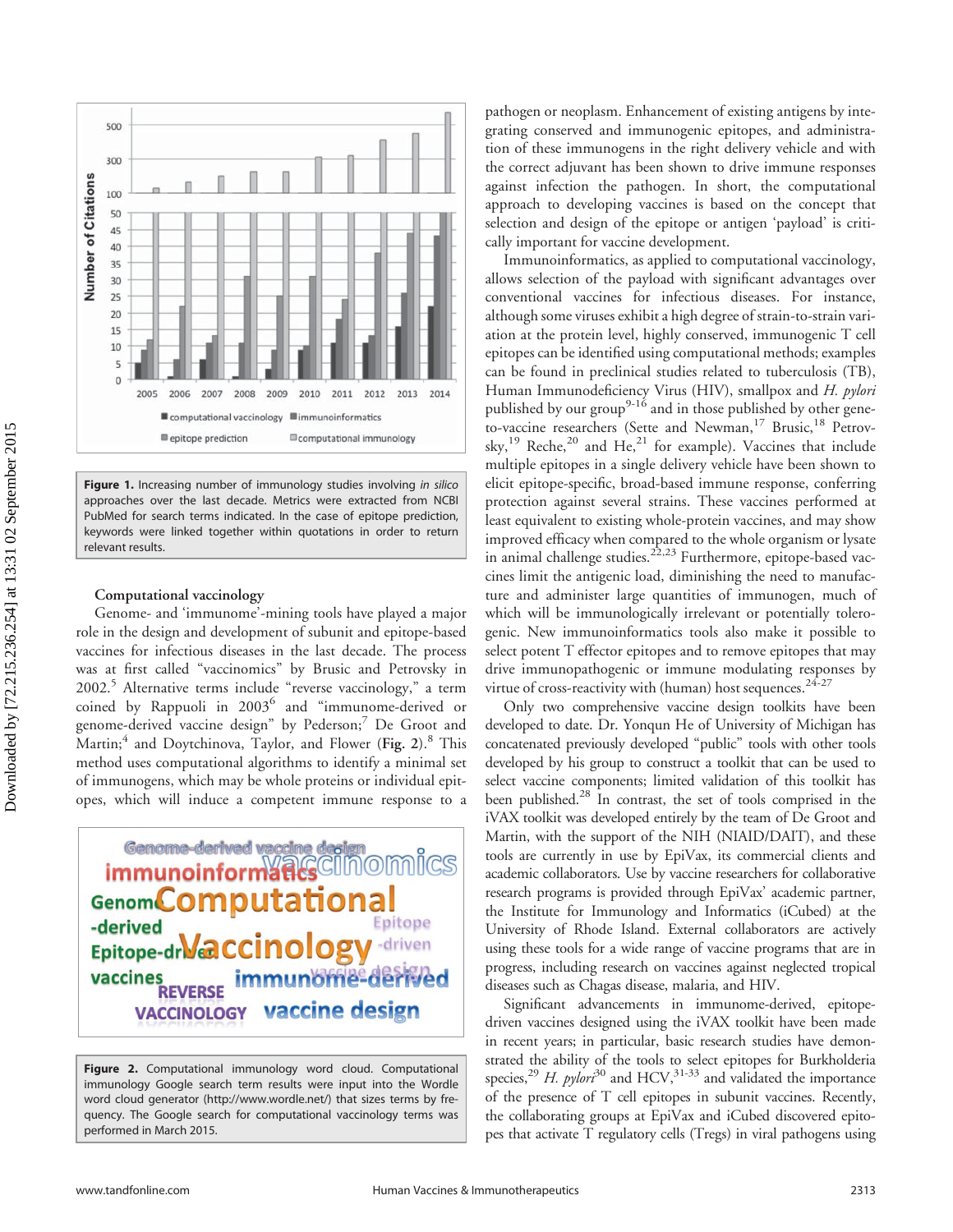the JanusMatrix tool.<sup>24,34-36</sup> Epitope-driven vaccines designed using the iVAX toolkit have been tested using a number of new delivery methods that will also be reviewed below.

#### Computational vaccine design tools, the iVAX toolkit

#### Epitope mapping and design tools

iVAX is an immunoinformatics toolkit consisting of integrated algorithms that facilitate the generation of epitope-based vaccines from whole genome sequences, comprising EpiMatrix, ClustiMer, Conservatrix, EpiAssembler, VaccineCAD, and JanusMatrix (Fig. 3). These algorithms are described in detail in the following sections, followed by a brief series of case studies that illustrate their use in vaccine design.



Figure 3. Integration of iVAX into the epitope-driven vaccine development pipeline. A development pathway from genome to vaccine is shown. Pathogen-derived genetic sequences obtained from various sources are initially built into a database in iVAX. T cell epitope vaccine candidates are selected using epitope identification and homology algorithms according to user-defined preferences for HLA coverage, pathogen strain coverage and T cell cross-reactivity. Vaccine construction algorithms assemble epitope ensembles into multi-epitope sequences containing the necessary and sufficient epitope content to activate strong T cell responses specific to the target pathogen. iVAX accelerates epitope identification in comparison with experimental methods using overlapping peptide libraries, for example. In silico predictions are confirmed using in vitro methods and vaccines are produced and tested for immunogenicity and efficacy.

#### EpiMatrix

At the heart of the iVAX toolkit is EpiMatrix, an algorithm that models the interaction between a linear peptide and a molecule of the Major Histocompatibility Complex (MHC, or HLA in humans). $37$  This binding event initiates the cascade of cellular signals that are necessary for a protective immune response. Advances in the development of the tool and careful curation of the training data (sets of T cell epitopes known to bind to the target HLA) have improved the accuracy of the tool over time.<sup>38</sup>

EpiMatrix parses input protein sequences into overlapping 'frames' of 9 amino acids, corresponding to the minimal length of an HLA-binding peptide. As each frame overlaps the previous one by 8 residues, all possible frames are considered. Using a position-specific scoring matrix, each 9-mer is assigned a score for its predicted likelihood to bind a panel of class I (A\*0101, A\*0201, A\*0302, A\*2402, B\*0702, and B\*4403) and class II (DRB1\*0101, 0301, 0401, 0701, 0801, 1101, 1301, and 1501) HLA molecules whose amino acid preferences cover the genetic diversity of >95% of human populations worldwide.<sup>39,40</sup> While it may appear that this selection of alleles is limited compared to other epitope-prediction websites, EpiMatrix exploits the observation that families of HLA alleles share specific pocket preferences, <sup>41</sup> mitigating the problem of HLA polymorphism and diminishing the epitope-mapping redundancy that is problematic for other prediction tools. By tuning its predictive algorithms based upon representative members of these families, called "archetypes," EpiMatrix achieves broad HLA coverage without requiring predictions for a large number of individual haplotypes.

Furthermore, EpiMatrix allele-specific scores are normalized to a standard scale that is based on the observed frequency of T cell epitopes occurring in a set of random protein sequences (over 10,000 such sequences were used to develop the standard), allowing predictions to be compared across multiple alleles. Standardization allows epitopes to be scored based on their deviation from expectation, a z-score of at least 1.64 indicates that for a given HLA allele, the 9-mer belongs to the top 5% of predicted binders and is thus worthy of further consideration. Of course, a number of alternative predictors of HLA binding also exist and are available online; the last head-to-head comparison between EpiMatrix and other available epitope-mapping tools was published in 2009 [38] and new comparison is due in 2015.

However, HLA binding properties, though critical, are not sufficient to drive significant protection against challenge. Other factors that may not be identified by HLA binding predictors govern whether an epitope should be included in a vaccine. The presence of proteolytic cleavage motifs,<sup>42</sup> probability of transport into the appropriate pathway, $43$  epitope flanking residues required for  $T$  cell recognition<sup>44,45</sup> or cross-conservation with the human proteome<sup>24</sup> may all impact immunogen selection. New tools contained in the iVAX toolkit described below address some of these considerations.

#### JanusMatrix

Over the past several years, networks of cross-reactive T cell epitopes have been discovered.<sup>46-48</sup> At the level of an HLAbound peptide, certain amino acids are in contact with the HLA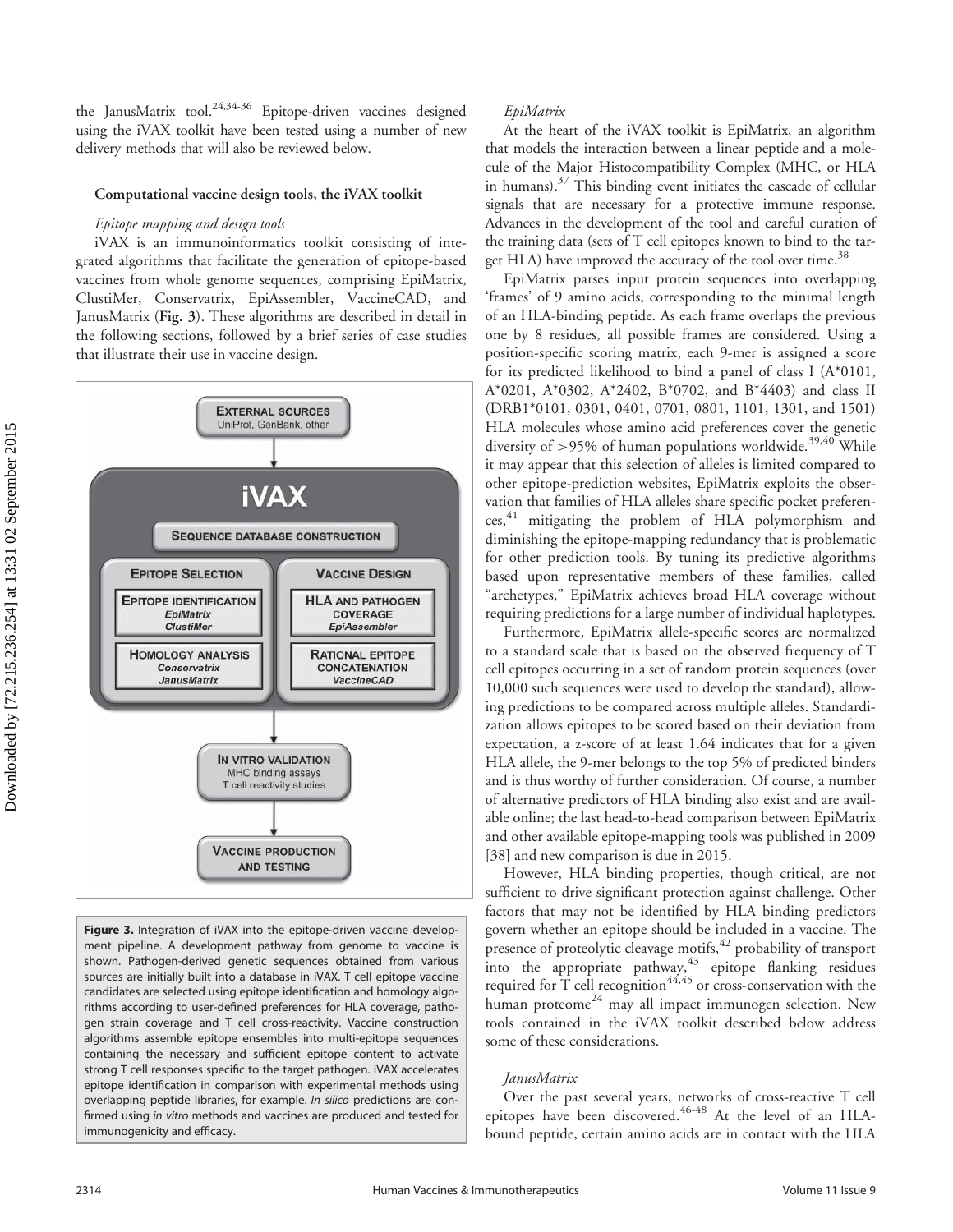molecule itself while others are accessible to the T-cell receptor (TCR). If TCR-facing residues from a pathogenic epitope are conserved among multiple HLA-binding sequences from the human genome, the pathogenic epitope may activate T cells specific to these human proteins. This may lead to a lack of response due to low precursor T cell frequency,  $49$  a regulatory response generated by natural Tregs, or a harmful autoimmune response, all of which are unwanted effects in a vaccine. To address these possibilities, we developed JanusMatrix to identify EpiMatrixpredicted epitopes that may activate tolerogenic or auto-reactive effector T cells.

JanusMatrix searches a large database of human proteins for 9 mers with the same TCR-facing amino acids as those of the input pathogen epitopes (Fig. 4).<sup>24,34</sup> The HLA-facing residues of the human 9-mer may vary as long as binding to at least one of the same alleles as the input 9-mer is preserved. In this way, epitopes that are potentially cross-reactive with the human host may be located and removed from consideration for a vaccine. Pathogen sequences can also be screened against other sequence databases built into the tool, such as human microbiome human pathogen databases. The role of JanusMatrix in vaccine design has been highlighted in several recent publications, which describe the discovery of putative Treg-inducing epitopes in  $HCV<sub>25</sub><sup>25</sup> HIV<sub>50</sub>$  and influenza  $A^{34,35}$ 

By the same token, JanusMatrix may be used to identify relationships between an input peptide and published epitopes that have been submitted to the Immune Epitope Database,<sup>3</sup> or indeed, any peptide or protein sequence set uploaded by the user. This TCR-focused approach provides a novel alternative to traditional methods of cross-reactivity prediction that rely on whole



Figure 4. Immune Camouflage. Bacteria and viruses have evolved a number of subterfuges to escape immune response. A recently discovered strategy is to disguise T cell epitopes that may be presented by antigen presenting cells as "self proteins" that are recognized by Tregs (pink and gray) rather than T effector epitopes (blue).



Figure 4. (B) JanusMatrix, Epitope Networks for a Regulatory and Effector T cell epitopes. T cell epitope networks were produced for a regulatory T cell epitope from hepatitis C virus (A) [24] and an effector T cell epitope from influenza (B) [47], using JanusMatrix and Cytoscape. Potentially cross-reactive T cell epitopes were identified by JanusMatrix, which searches proteins in human genome (left), human microbiome (center), and human pathogen genome (right) databases for HLA ligands with TCR-facing residues identical to each of the query epitopes. Green diamonds represent source peptides; gray squares are predicted 9-mer epitopes derived from the source peptide; blue triangles are 9-mers that are 100% identical to the TCR face of the source epitope and that are predicted to bind to the identical HLA; and light purple circles (on the outer rim of the array) are proteins containing the cross-reactive epitope.

sequence alignment such as  $BLAST.^{51}$  In a recent analysis, we found that epitopes deposited in IEDB that had a higher degree of cross-reactivity with the human genome were significantly more likely to be associated with an IL-10 or null (binding but no immune response) and a lower IL-4 response than epitopes that had a lower level of cross-reactivity (Fig. 5).

#### Conservatrix

For pathogens that exhibit significant diversity, adequate representation at the epitope level can be challenging. Thus,



Figure 5. JanusMatrix prediction of epitope cytokine profiles. A retrospective survey of epitope-specific cytokine production data documented in IEDB shows that JanusMatrix analysis of epitope humanness differentiates between cytokine-positive and –negative data of regulatory and effector T cell cytokines. Peptides documented as IL-10-positive have significantly higher potential for human T cell cross-reactivity. Peptides documented as IL-4-positive have significantly lower potential for human T cell cross-reactivity.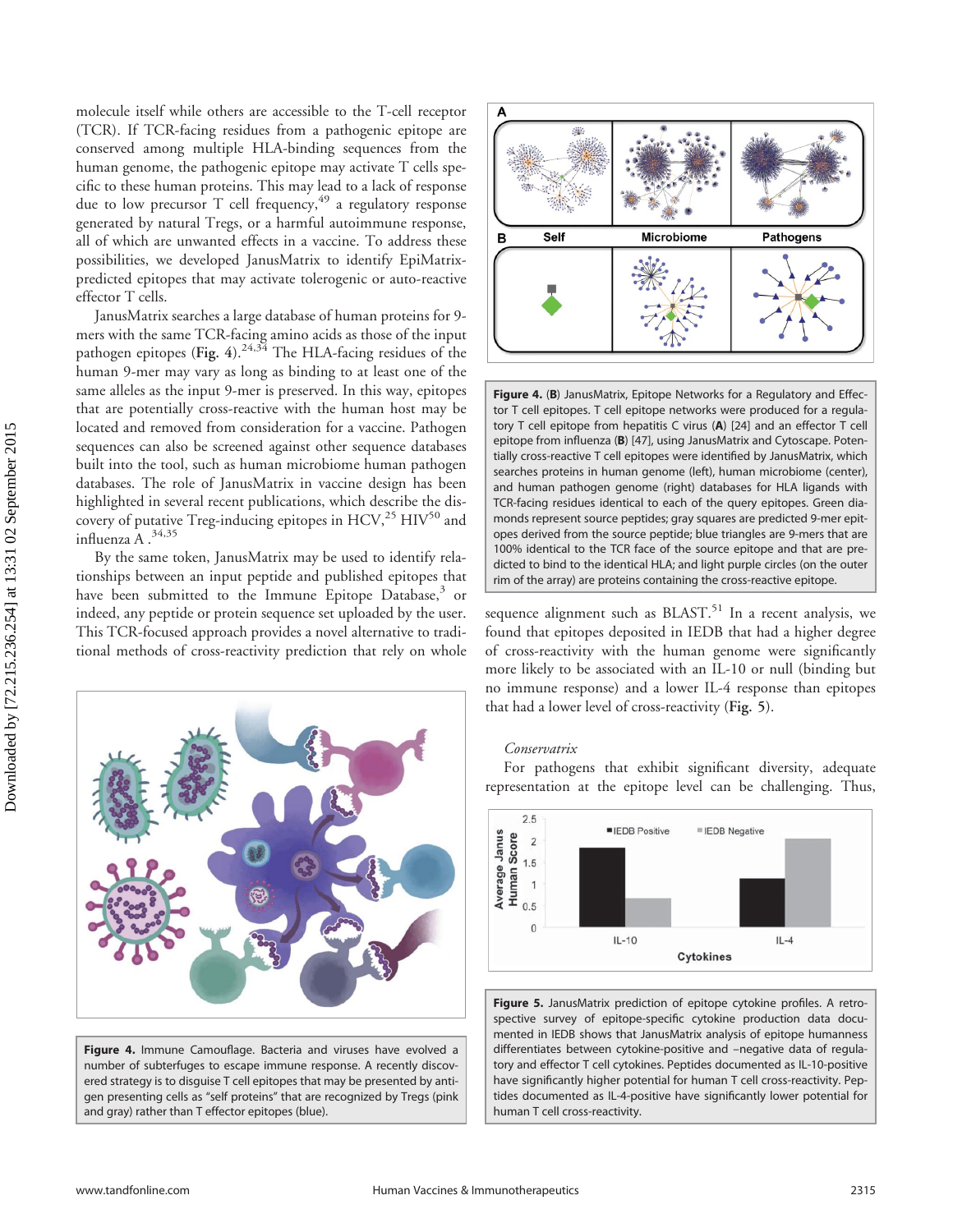prior to identifying putative HLA ligands in the protein sequence of a pathogen, the search space may be efficiently reduced by only considering sequences that are shared among many strains of the vaccine target. Conservatrix facilitates the process of selecting conserved 9-mers by parsing input sequences from multiple strains, clades, or organisms into component strings and searching for matches.<sup>52</sup> The output table includes information on the frequency of each string in the dataset and the identified conserved sequences can be used as an input sequence for EpiMatrix analysis. This tool has been used for defining conserved epitopes in HIV, HCV, influenza, and more recently, Burkholderia.<sup>10,12,14,31</sup>

#### ClustiMer

EpiMatrix output is formatted for clear visual interpretation of 9-mer frames predicted to bind multiple HLA alleles. When a whole protein sequence is viewed in this way, it becomes apparent that regions spanning multiple 9-mers containing high HLA Class II binding potential are not randomly distributed throughout, but tend to cluster. The minimal cluster, called an "EpiBar," is observed when a single 9-mer frame is capable of binding at least 4 common HLA Class II alleles. To take advantage of this clustering phenomenon and allow down-selection of these regions for epitope-driven vaccine development (and as input into the tools described next), we developed ClustiMer, an algorithm that identifies segments of 15–30 amino acids with elevated class II HLA binding promiscuity, called epitope cluster.<sup>53</sup> Correlation with existing immunodominant and promiscuous epitopes is very high, as was described in a previous publication by our group.  $53$ 

#### Immunogenicity scale

Considering potential T cell immunogenicity at the protein level can help identify promising whole antigen vaccine candidates. Immunogenic potential over the length of a protein depends on epitope density. The greater the density, the greater the potential to stimulate humoral and cell-mediated immune mechanisms required for protective immunity. EpiMatrix computes whole protein scores by summing top 5% binder scores across all common HLA alleles, normalizing for a 1000-amino acid protein length and determining the deviation from random expectation. On a scale ranging from  $-50$  to  $+50$  or greater, where random expectation is zero, EpiMatrix protein scores above zero indicate the presence of more MHC ligands than expected due to chance and denote a higher potential for immunogenicity (Fig. 6). Scores below zero indicate the presence of fewer potential MHC ligands than expected and a lower potential for immunogenicity. Proteins scoring above  $+20$  on this scale are considered to have significant immunogenic potential.

#### Vaccine design tools

#### EpiAssembler

Although including epitopes and/or clusters with broad HLA coverage and selecting peptides that are represented in multiple strains of the target pathogen are addressed by Conservatrix and



Figure 6. EpiMatrix protein immunogenicity scale. EpiMatrix protein immunogenicity scores higher than  $+20$  are considered to be potentially immunogenic. On the left of the scale are well-known proteins for comparison. Low-scoring proteins near the bottom of the scale are known to engender little to no immunogenicity while higher scoring proteins near the top of the scale are known immunogens.

ClustiMer, sometimes the most conserved linear sequences have very few T cell epitopes, while the least conserved are epitoperich. Starting with an EpiBar 9-mer frame, EpiAssembler searches other input sequences (from other strains of the same pathogen, for example) for overlapping frames with the optimal combination of HLA promiscuity and sequence conservation, and integrates them into a chain of amino acids called an Immunogenic Consensus Sequence (ICS).<sup>12</sup> Because the construction of an ICS is a goal-directed process, the final ICS may not be identical to any peptide originally present in any of the input sequences or strains; however, each overlapping 9-mer frame is both highly conserved and putatively immunogenic. It is therefore possible to capture the breadth of HLA polymorphism and the depth of pathogenic variation with a relatively small number of ICS peptides. ICS epitopes have been used in epitope-based vaccines by our group with significant success.<sup>22,23,54</sup>

#### VaccineCAD

Using the aforementioned tools, a trained user can rapidly narrow the range of possible vaccine candidates to a collection of epitope-rich, highly conserved, non-autologous peptides, which may be delivered as a concatemer by linking the peptides together in a "string-of-beads." One potential pitfall is the emergence of new epitopes at the junction between peptides. To overcome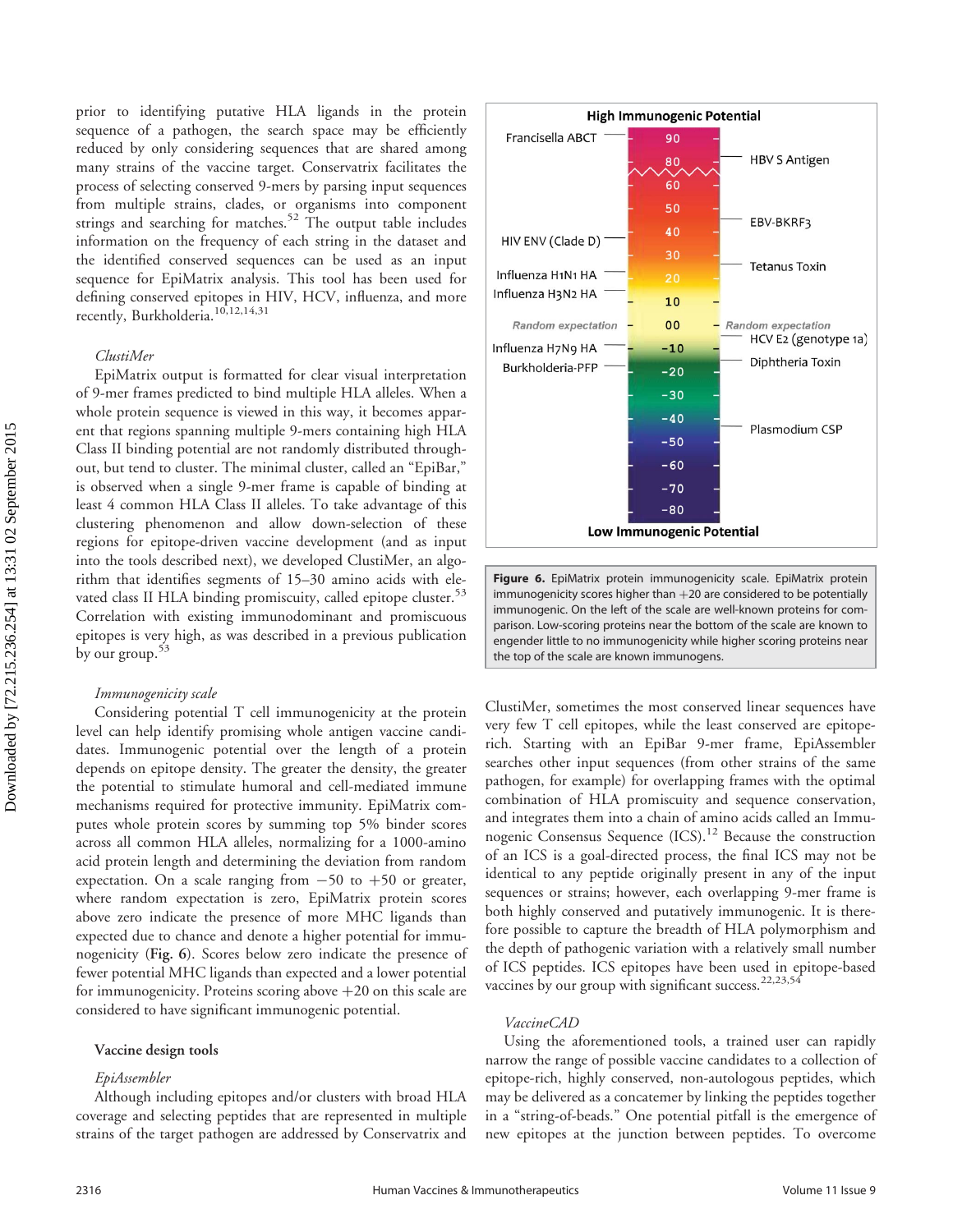sequences, VaccineCAD shuffles the order of the peptides until it finds an arrangement in which junctional immunogenicity is minimized between adjacent peptides. $23$  In some cases, spacers that disrupt HLA binding (e.g. GPGPG for class II) may be inserted if junctional epitopes remain. The end result is a chain of peptides containing a minimum of extraneous HLA binding potential. This construct may be reverse-translated into a nucleotide sequence for DNA vaccination if desired, or for recombinant production of a protein vaccine. Alternative formats for incorporating epitope strings into vaccines include fusions to whole antigens that assemble into virus-like particles<sup>55</sup> and biotinylated peptide strings that self-assemble with peptide antigen carriers.<sup>56</sup> Case Studies

The iVAX toolkit has been extensively validated in pre-clinical studies. Here, we describe a number of studies in which some or all of the iVAX tools played a central role in designing vaccines with demonstrated antigenicity and/or immunogenicity.

potential non-specific immunogenicity stimulated by these

#### Vaccines for T cell-mediated immune defense against pathogens

#### Tularemia

Tularemia is a highly infectious disease that is caused by Francisella tularensis. No vaccine is currently approved for public use. Class I and class II peptides from F. tularensis were predicted from whole genome sequences using EpiMatrix, ClustiMer and EpiAssembler, and synthesized for analysis. The peptides bound soluble HLA *in vitro* and stimulated interferon gamma (IFN- $\gamma$ ) secretion ex vivo using peripheral blood mononuclear cells (PBMCs) from infected patients.<sup>57</sup> In "humanized" transgenic mice expressing human HLA class II DRB1\*0101, challenge with F. tularensis  $(5 \times LD_{50})$  led to the death of all control mice, while nearly 60% of vaccinated mice survived. Additionally, the epitope-based vaccine was associated with a significant reduction of bacterial burden in the lungs (27,352 CFUs/mg tissue in control mice vs 13,561 CFUs/mg tissue in vaccinated mice).<sup>54</sup>

#### Smallpox

It is well known that the vaccinia immunization protects against variola infection that causes smallpox. In order to develop a safer smallpox vaccine, class II T cell epitopes conserved between the sequences of vaccinia and variola major were predicted by EpiMatrix, selected using Conservatrix and concatenated using EpiAssembler and VaccineCAD.<sup>58</sup> The epitope-based "VennVax" concatemer was constructed, and a plasmid encoding the epitope string was delivered in combination with peptides in liposomes in a DNA-prime/peptide-boost vaccination of HLA-DR3 transgenic mice. All immunized mice (100%) survived challenge with  $10X LD_{50}$  of vaccinia WR, as compared to 19% of the control mice. Robust T cell responses were detected pre-challenge via IFNy ELISpot performed on splenic leukocytes, but no antibodies were found in the serum,

suggesting that the protection was completely driven by  $T$  cells.<sup>59</sup> This case study provides evidence that complete protection against a viral challenge may be achieved using T cell epitopes alone.

### H.pylori

Infection by H. pylori is the most common cause of gastric cancer, and recent antibiotic resistance has renewed interest in developing a vaccine. To cover genetically diverse H. pylori strains, 7 publicly available genomes were computationally screened to identify genes that encode proteins with promising antigenic properties. Among conserved 9-mer sequences derived from the core genome and identified with Conservatrix, potential class II HLA binders were predicted by EpiMatrix for a panel of 8 "supertype" alleles. EpiAssembler was used to a maximize immunogenicity and conservation of 9-mers by constructing ICS of 20–25 amino acids in length. The multistep computational selection process greatly narrowed down the H. pylori antigenic T cell epitope sequences from 1,241,153 9-mers with binding potential to a total of 1,805 ICS encoded by 676 sequences common to all 7 genomes. The top 100 ICS ( $\sim$ 6%), by EpiMatrix Cluster score were selected for peptide synthesis. Overall, 76% of synthesized peptides bound strongly to a panel of 6 classical HLA-DR class II alleles. Human T cell responses to these 90 peptides were generally increased in actively H. pylori-infected compared with H. pylori-naïve subjects (by IFNy ELISpot and cytokine ELISA).<sup>29</sup> This program has not yet progressed to  $in$ vivo studies, but a previous therapeutic vaccine containing a concatenated string of H. pylori epitopes, predicted and delivered in the same manner as described for the VennVax vaccine above, was shown to clear infection.<sup>23</sup>

#### Burkholderia

Burkholderia pseudomallei (BPM) and Burkholderia mallei (BM) are Category B pathogens. Burkholderia cepaciae (BC) causes chronic lung infections in cystic fibrosis patients. No licensed vaccines are available for these pathogens. We are developing an epitope-driven multi-pathogen vaccine against these 3 Burkholderia species.

The iVAX toolkit was used to develop ICS containing class II T cell epitopes that were conserved in at least 2 Burkholderia species.<sup>12</sup> As epitope selection for this project occurred prior to the development of the JanusMatrix tool, BLAST was used to confirm that none of these ICS clusters were significantly homologous to the human genome. All the ICS bound to at least 2 HLA class II alleles for which they were predicted. Significant human IFN- $\gamma$  response was induced using the Wullner et al. protocol with modification $^{60}$  in at least one donor by all (100%) 44 peptides tested and in at least 3 donors by 35 peptides.

Immunogenicity of the ICS was evaluated in BALB/c and HLA-DR3 transgenic mice by peptide and DNA-prime/peptideboost immunization. Overall, 29% and 11% of the ICS peptides elicited significant IFN-g responses in splenocytes from BALB/c and DR3 transgenic mice, respectively, as measured by ELISpot assay. Future studies will be carried out in alternative models as this vaccine progresses in the pre-clinical pathway.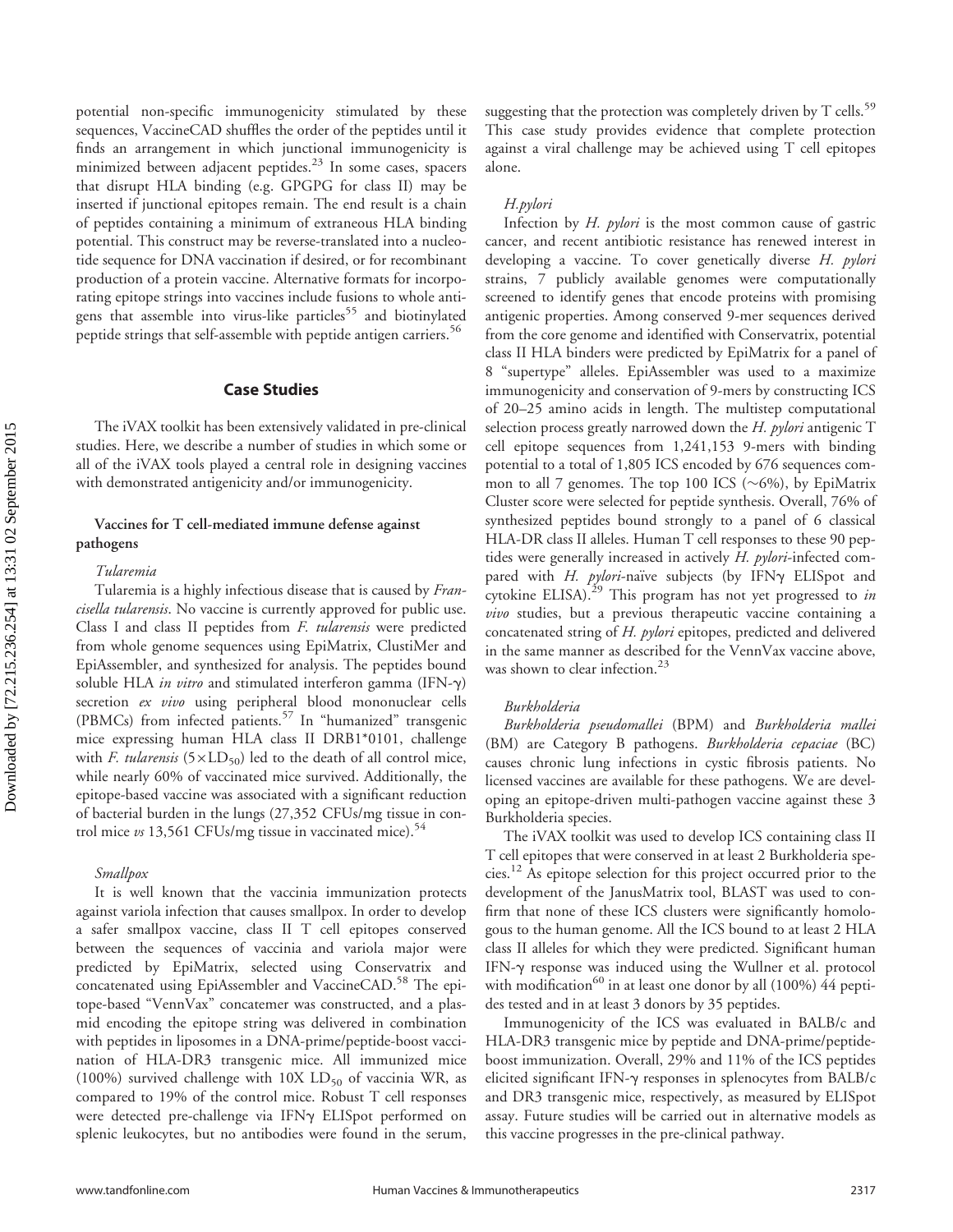#### Hepatitis C Virus (HCV)

HCV is an etiologic agent of chronic liver disease. Although new therapies have shown tremendous response rates, they remain expensive, and vector-mediated vaccination with multiepitope expressing DNA constructs alone or in combination with chemotherapy offers an additional treatment approach. HLA-A2 epitopes and HLA-DR ICS were designed using the iVAX toolkit from HCV genotypes 1a and 1b. In HLA binding assays, 90% and 84% of binding predictions were met for HLA-A2 epitopes and HLA-DR ICS, respectively. All peptides induced IFN- $\gamma$  responses ex vivo in whole PBMC cultures and in cultures of naïve human  $CD4^+$  T lymphocytes co-cultured with  $CD14^+$  monocyte-derived dendritic cells (DC) pulsed with ICS. These results were confirmed in a HLA-A2/DR1 transgenic murine model vaccinated with pulsed DCs, in which peptidespecific cytokine production was induced to 33/38 (87%) of the vaccine-encoded HLA class I- and class II restricted T cell epitopes.<sup>31</sup>

In addition to confirming the antigenicity of the epitopes, we evaluated whether several epitopes that were highly conserved with the human genome could induce responses in PBMC cultures obtained from chronically infected patients and spontaneous clearers. A highly conserved viral epitope (HCV\_G1\_p7\_794) from HCV non-structural protein p7 induced a marked increase in  $CD3^+CD4^+FoxP3^+$  T cells in PBMC donated by chronically infected patients, but not from uninfected individuals or patients who spontaneously resolved infection.<sup>25</sup>

These  $CD3^+CD4^+FoxP3^+$  T cells exhibited Treg activity, suppressing the mitogenic response of PBMCs obtained from the same infected patients. HCV\_G1\_p7\_794 alone did not stimulate Treg cell proliferation, but promoted conversion of conventional  $CD3^+CD4^+FoxP3^-$  T effector cells to an induced Treg cell population. JanusMatrix analysis indicated that HCV\_G1\_p7\_794 contained sequences whose TCR-facing residues are shared with epitopes associated with hundreds of human proteins, strengthening the evidence that the presence of this epitope should be avoided in HCV vaccine design (Fig. 3b).

#### Accelerated response to bioterror threats

In the case of an outbreak or bioterror attack, response time is a crucial factor in effectively containing a potential epidemic. In order to test the epidemic-preparedness of the iVAX technology for developing 'vaccines 'on demand', the "VaxCelerate" consortium was developed.<sup>61</sup> In a 'live fire' Lassa virus vaccine program, a vaccine composed of a high quality set of 12 putative HLA class I-restricted epitopes and 6 putative HLA class II-restricted T cell epitope clusters was constructed in under 30 days. Epitopes were optimized to contain minimal human cross-reactive epitope content, maximal validation in the literature and sufficient epitope content to observe immune responses in HLA-DR3 transgenic mice. A vaccine was formulated with 6 biotinylated peptides, each composed of a string of 2 class I epitopes and one class II epitope that self-assembled with MTB-HSP70-avidin. Preliminary immunization results demonstrated increased  $CD4^+$ IFN- $\gamma^+$  T cell frequencies in immunized mice.<sup>56</sup>

#### Other applications of the iVAX toolkit

#### Predicting the need for a new vaccine, Pandemic H1N1

H1N1, a novel swine-origin influenza virus (S-OIV) emerged in Mexico and the Western United States in March 2009. In advance of the development of a new H1N1 vaccine, our team used EpiMatrix and Conservatrix to identify T helper and cytotoxic T lymphocyte (CTL) epitopes conserved between S-OIV and 2008–9 CIV in the hemagglutinin  $(HA)$  antigen.<sup>14</sup> Based on the analysis, we predicted that there would be moderate to high cross-reactivity in the HA epitopes between the pandemic virus and the 2008–9 seasonal flu vaccine, and that some protection against morbidity may be conferred by prior influenza exposure or seasonal influenza vaccination. The predicted cross-reactivity of these epitopes was later confirmed using blood samples from S-OIV-exposed humans and H1N1-naïve, CIV-immunized subjects.<sup>13</sup>

Prior to 2013, H7N9 influenza virus was known to infect poultry only, giving humans little to no immunity against it.<sup>62</sup> The ongoing circulation of H7N9 in poultry and potential for the virus to be efficiently transmitted from human to human poses a serious threat to public health, raising the development of an effective prophylactic vaccine to a high priority. Unfortunately, attempts at designing an effective vaccine have been largely unsuccessful. For example, whole-inactivated H7N9 vaccines failed to protect ferrets from the infection, and subunit vaccines developed using H7 HA were poorly immunogenic in humans.<sup>63-66</sup>

#### Predicting vaccine efficacy, H7N9

H7N9 provides an opportunity to showcase 2 iVAX tools. In addition to the low number of  $CD4^+$  T cell epitopes predicted by EpiMatrix in H7 HA (as shown in Fig. 7, on the EpiMatrix immunogenicity scale), JanusMatrix predicted that several existing epitopes were highly cross-conserved with the human genome



Figure 7. Potential immunogenicity of avian H7 and seasonal influenza HA. Avian H7 HA proteins possess low immunogenic potential based on EpiMatrix-predicted CD4<sup>+</sup> T cell epitope content. In contrast recent circulating seasonal HAs bear higher potential and fall within the positive range of the scale. Lower epitope content in H7N9 HA may explain, in part, lower H7N9 immunogenicity observed in infection and vaccination. Re-published from Hum Vaccin Immunother. 2014;10(2),256-62 with permission.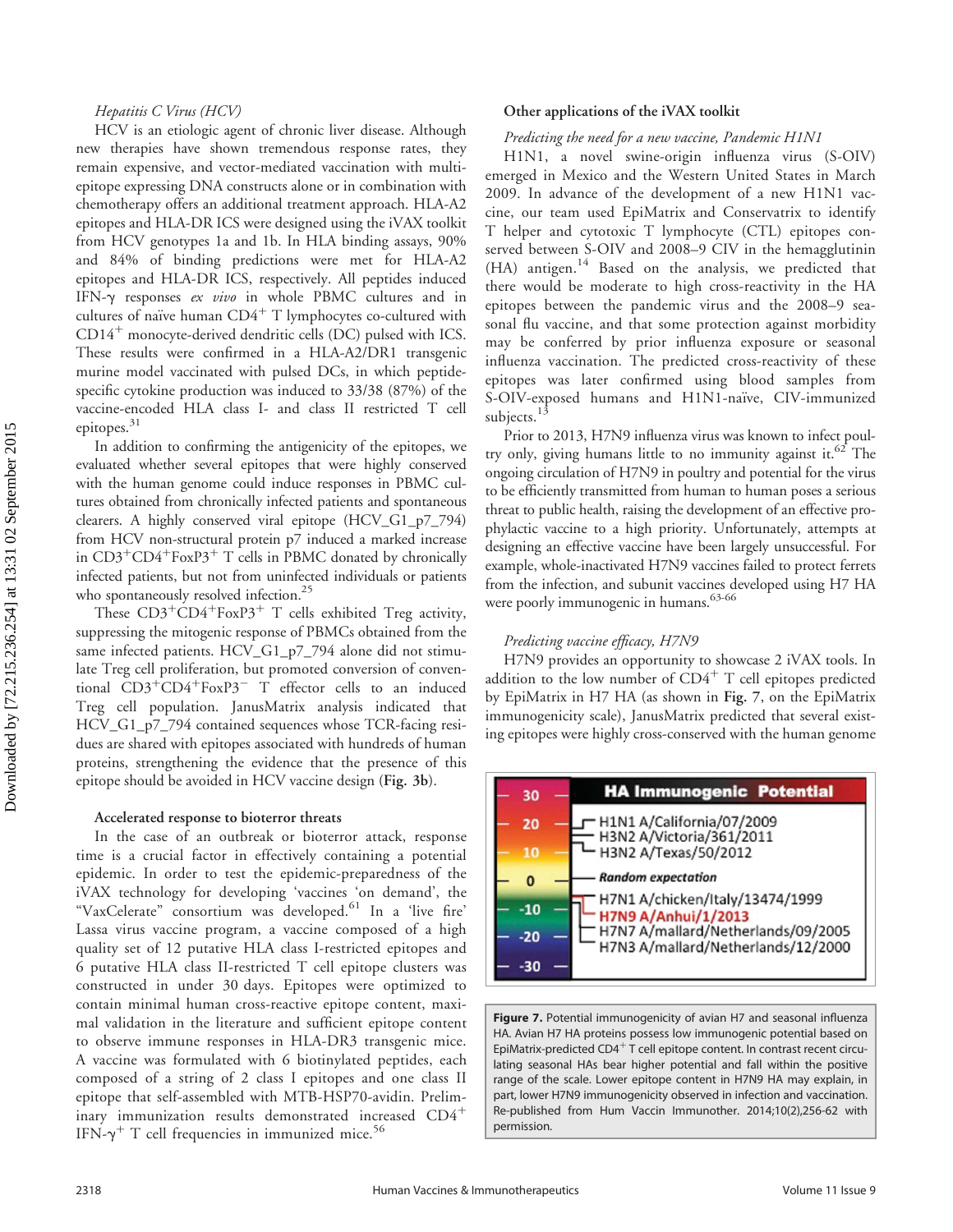on the TCR side, suggesting that the H7N9 may 'camouflage' itself to appear human [34]. Consistent with this prediction, immunoreactivity screening results using naïve human PBMCs revealed that the degree of cross-conservation of predicted epitopes with the human genome was inversely correlated with their immunogenicity.<sup>67</sup> Immunophenotyping data demonstrate a strong link between these 'human-like' epitopes and Treg expansion.<sup>35</sup> Overall, our observations provide a possible alternative explanation why whole inactivated H7 HA vaccines were poorly immunogenic.

#### Conclusion

The lack of clinical efficacy of some previous epitope-driven vaccines against microbial pathogens may have been due to their (1) limited number of epitopes, (2) limited sequence conservation with clinical strains, (3) limited HLA population coverage, and/or (4) suboptimal delivery. Recent discoveries add to this list, (4) epitopes that trigger regulatory T cell responses due to cross-conservation with regulatory T cell epitopes present in the human genome appear to be one means by which human pathogens 'camouflage' immune response. Re-designing immunogens to remove these epitopes may improve both humoral and cellular immune responses to vaccines.<sup>50</sup>

The iVAX toolkit addresses each of these issues, enabling the development of computationally designed, epitope-driven vaccines for bio-warfare agents, highly variable pathogens and chronic infectious diseases. The number of epitopes to be included is not a significant obstacle, evidence from animal studies suggests that the number of epitopes required for full protection is a small and definable subset (less than  $50$ );<sup>68,69</sup> thus, achieving a payload of 50–100 epitopes that provide broad coverage of human genetic backgrounds may be sufficient to provide protection. Improving payload quality by choosing epitopes that demonstrate antigenicity in human PBMCs as well as protection in established murine models of disease is now possible. Furthermore, the combination of promiscuous class II epitopes and class I supertype epitopes can provide nearly 100% coverage of human populations. Optimization of payload, delivery, formulation, and adjuvanting can accelerate these vaccines to the clinic.

#### References

- 1. Jaiswal V, Chanumolu SK, Gupta A, Chauhan RS, Rout C. Jenner-predict server, prediction of protein vaccine candidates (PVCs) in bacteria based on hostpathogen interactions. BMC Bioinformatics. 2013; 14,211; PMID,23815072; http,//dx.doi.org/10.1186/ 1471-2105-14-211
- 2. Doytchinova IA, Flower DR. VaxiJen, a server for prediction of protective antigens, tumour antigens and subunit vaccines. BMC Bioinformatics. 2007; 8,4; PMID,17207271; http,//dx.doi.org/10.1186/1471- 2105-8-4
- 3. Vita R, Overton JA, Greenbaum JA, Ponomarenko J, Clark JD, Cantrell JR, Wheeler DK, Gabbard JL, Hix D, Sette A, Peters B. The immune epitope database (IEDB) 3.0. Nucleic Acids Res. 2015 Jan;43(Database issue),D405-12; http,//dx.doi.org/10.1093/nar/gku938
- 4. A.S. De Groot, and W. Martin. From immunome to vaccine, epitope mapping and vaccine design tools. In,

The use of immunoinformatics tools is not limited to vaccines for infectious diseases. For example, T cell-driven vaccines are becoming an adjunct immunotherapy to treat cancer, more than 250 T-cell driven vaccines are in clinical trials.70,71 Computational vaccinology should accelerate the identification of immunogenic tumor antigens and improve safety of these new treatments. In the near future, we expect computationally engineered vaccines incorporating recent advances in epitope discovery, vaccine design and delivery and adjuvanting to provide effective protection against infectious diseases as well.

In conclusion, the investigators using computational vaccinology tools have advanced many of the immunoinformaticsdesigned vaccines described above to the point of formulation and delivery studies over the past 5 years. Sufficient proof of principle has been gathered to suggest that the iVAX vaccine toolkit can be used to design effective vaccines. The toolkit is currently being used in studies that propose to accelerate production of vaccines in response to a bioterror event or to outbreaks of disease that can rapidly spread, such as Ebola in West Africa. The need for new vaccines for protecting against bioterror pathogens and emerging infectious disease is great, and we would argue for the reasons cited above, that the time to integrate computational vaccinology into all existing vaccine pipelines and to advance these vaccines to the clinic is now.

#### Disclosure of Potential Conflicts of Interest

Several of the coauthors on this manuscript are employees of EpiVax (ADG, WM, FT, LM), and ADG and WM are stockholders. RT is employed at the Institute for Immunology and Informatics; he is the primary contact for iVAX collaborations (rtassone.uri@gmail.com). AG is a graduate student in the Department of Cellular and Molecular Biology at the University of Rhode Island (URI). These authors recognize the presence of a potential conflict of interest and affirm that the information represented in this paper is original and unbiased observations. The office of the Vice President of Research at URI manages the relationship between EpiVax and the University of Rhode Island; inquiries can be directed to Attorney Brian Nath (briannath@uri.edu).

Novartis Foundation. Immunoinformatics, bioinformatic strategies for better understanding of immune function. Editors Petrovsky and Brusic. Novartis Found Symp 2003; 254; PMID,14712932

- 5. Petrovsky N, Brusic V. Computational immunology, the coming of age. Immunol Cell Biol 2002; 80,248- 54; PMID,12067412; http,//dx.doi.org/10.1046/ j.1440-1711.2002.01093.x
- 6. Rappuoli R, and Covacci A. Reverse vaccinology and genomics. Science. 2003; 302,602; PMID,14576423; http,//dx.doi.org/10.1126/science.1092329
- 7. Pederson T. The immunome. Mol Immunol 1999; 36,1127-8; PMID,10698314; 10.1016/S0161-5890(99)00125-X
- 8. Doytchinova IA, Taylor P, Flower DR. Proteomics in vaccinology and immunobiology, an informatics perspective of the immunone. J Biomed Biotechnol 2003; 2003,267-90; PMID,14688414; http,//dx.doi.org/ 10.1155/S1110724303209232
- 9. De Groot AS, McMurry J, Marcon L, Franco J, Rivera D, Kutzler M, Weiner D, Martin B. Developing an epitope-driven tuberculosis (TB) vaccine. Vaccine 2005; 23,2121-31; PMID,15755582; http,//dx.doi. org/10.1016/j.vaccine.2005.01.059
- 10. De Groot AS, Marcon L, Bishop EA, Rivera D, Kutzler M, Weiner DB, Martin W. HIV vaccine development by computer assisted design, the GAIA vaccine. Vaccine 2005; 23,2136-48; PMID,15755584; http,//dx.doi. org/10.1016/j.vaccine.2005.01.097
- 11. Otero M, Calarota SA, Dai A, De Groot AS, Boyer JD, Weiner DB. Efficacy of novel plasmid DNA encoding vaccinia antigens in improving current smallpox vaccination strategy. Vaccine 2006; 24,4461-70; PMID,16137803; http,//dx.doi.org/10.1016/j. vaccine.2005.08.010
- 12. De Groot AS, Ardito M, Moise L, Gustafson EA, Spero D, Tejada G, Martin W. Immunogenic consensus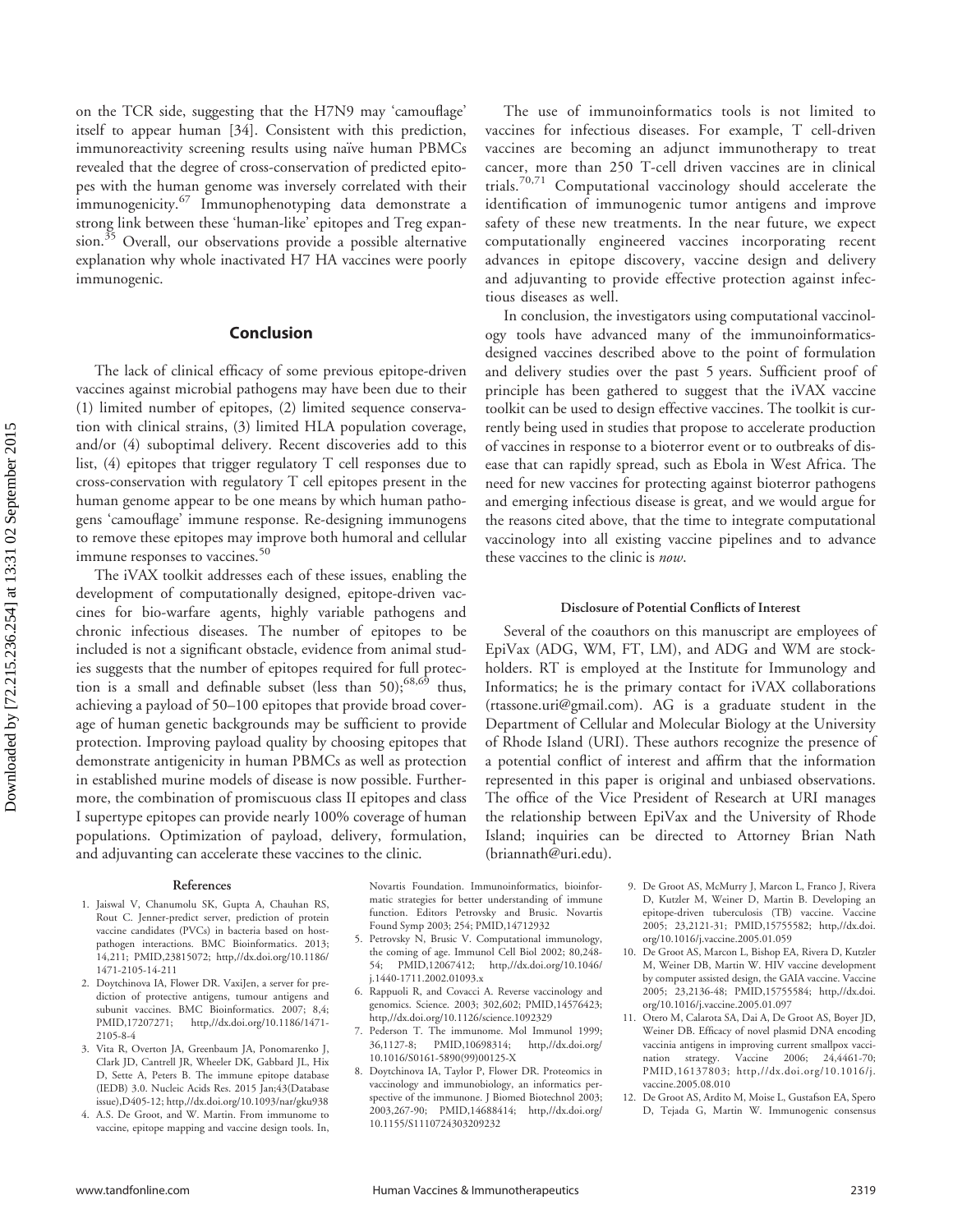sequence T helper epitopes for pan-Burkholderia biodefense vaccine. Immunome Res 2011; 7,7

- 13. Schanen BC, De Groot AS, Moise L, Ardito M, McClaine E, Martin W, Wittman V, Warren WL, Drake DR 3rd. Coupling sensitive in vitro and in silico techniques to assess cross-reactive CD4+ T cells against the swine-origin H1N1 influenza virus. Vaccine 2011; 29,3299-309; PMID,21349362; http,//dx.doi.org/ 10.1016/j.vaccine.2011.02.019
- 14. De Groot AS, Ardito M, McClaine E, Moise L, Martin WD. Immunoinformatic comparison of Tcell epitopes contained in novel swine-origin influenza A (H1N1) virus with epitopes in 2008–09 conventional influenza vaccine. Vaccine 2009; 27,5740-7; PMID,19660593; http,//dx.doi.org/ 10.1016/j.vaccine.2009.07.040
- 15. Levitz L, Koita OA, Sangare K, Ardito MT, Boyle CM, Rozehnal J, Tounkara K, Dao SM, Koné Y, Koty Z, et al. Conservation of HIV-1 T cell epitopes across time and clades, validation of HLA-A2 epitopes selected for the GAIA HIV vaccine. Vaccine. 2012; 30,7547-60; PMID,23102976; http,//dx.doi.org/ 10.1016/j.vaccine.2012.10.042
- 16. De Groot AS, Levitz L, Ardito MT, Skowron G, Mayer KH, Buus S, Boyle CM, Martin WD. Further progress on defining highly conserved immunogenic epitopes for a global HIV vaccine, HLA-A3-restricted GAIA vaccine epitopes. Hum Vaccin Immunother 2012; 8,987-1000; PMID,22777092
- 17. Alexander J, Bilsel P, del Guercio MF, Marinkovic-Petrovic A, Southwood S, Stewart S, Ishioka G, Kotturi MF, Botten J, Sidney J, et al. Identification of broad binding class I HLA supertype epitopes to provide universal coverage of influenza A virus. Hum Immunol 2010; 71,468-74; PMID,20156506
- 18. Zhang GL, Riemer AB, Keskin DB, Chitkushev L, Reinherz EL, Brusic V. HPVdb, a data mining system for knowledge discovery in human papillomavirus with applications in T cell immunology and vaccinology. Database (Oxford) 2014; 2014, bau031; PMID,24705205
- 19. Rajapaksha H, Petrovsky N. In Silico structural homology modelling and docking for assessment of pandemic potential of a novel H7N9 influenza virus and its ability to be neutralized by existing anti-hemagglutinin antibodies. PLoS One 2014; 9,e102618; PMID,25047593
- 20. Molero-Abraham M, Lafuente EM, Flower DR, Reche PA. Selection of conserved epitopes from hepatitis C virus for pan-populational stimulation of T-cell responses. Clin Dev Immunol 2013; 2013,601943; PMID,2434867
- 21. Xiang Z, He Y. Genome-wide prediction of vaccine targets for human herpes simplex viruses using Vaxign reverse vaccinology. BMC Bioinformatics 2013; 14 Suppl 4,S2s
- 22. Moise L, Buller RM, Schriewer J, Lee J, Frey SE, Weiner DB, Martin W, De Groot AS. VennVax, a DNAprime, peptide-boost multi-T-cell epitope poxvirus vaccine, induces protective immunity against vaccinia infection by T cell response alone. Vaccine 2011; 29,501-11; PMID,21055490
- 23. Moss SF, Moise L, Lee DS, Kim W, Zhang S, Lee J, Rogers AB, Martin W, De Groot AS. HelicoVax, epitope-based therapeutic H. pylori vaccination in a mouse model of gastric cancer. Vaccine 2011 ;29,2085-91; PMID,21236233
- 24. Moise L, Gutierrez AH, Bailey-Kellogg C, Terry F, Leng Q, Abdel Hady KM, VerBerkmoes NC, Sztein MB, Losikoff PT, Martin WD, et al. The two-faced T cell epitope, examining the host-microbe interface with JanusMatrix. Hum Vaccin Immunother 2013; 9,1577- 86; PMID,23584251
- 25. Losikoff PT, Mishra S, Terry F, Gutierrez A, Ardito MT, Fast L, Nevola M, Martin WD, Bailey-Kellogg C, De Groot AS, Gregory SH. HCV Epitope, homologous to multiple human protein sequences, induces a regulatory T cell response in infected patients. J Hepatol. 2015; 62(1),48-55; PMID,25157982
- 26. Elfaki ME, Khalil EA, Degroot AS, Musa AM, Gutierrez A, Younis BM, Salih KA, El-Hassan AM. Immunogenicity and immune modulatory effects of in silico predicted L. donovani candidate peptide vaccines. Hum Vaccin Immunother 2012; 8,1769-74; PMID,22922767
- 27. Poland GA. Vaccines against Lyme disease, what happened and what lessons can we learn? Clin Infect Dis 2011; 52,s253-8; PMID,21217172
- 28. He Y, Racz R, Sayers S, Lin Y, Todd T, Hur J, Li X, Patel M, Zhao B, Chung M, et al. Updates on the web-based VIOLIN vaccine database and analysis system. Nucleic Acids Res 2014; 42(Database issue), D1124-32; PMID,24259431
- 29. Liu R, Desrosiers J, Martin BA, Moise L, De Groot AS. Immunogenicity assessment of in silico-selected T cell epitopes for a Burkholderia biodefense vaccine. American Society for Microbiology (ASM) Biodefense and Emerging Diseases. J Immunol 2013; 190 (Meeting Abstract Supplement) 54.10
- 30. Zhang S, Desrosiers J, Aponte-Pieras JR, DaSilva K, Fast LD, Terry F, Martin WD, De Groot AS, Moise L, Moss SF. Human immune responses to H. pylori HLA class II epitopes identified by immunoinformatic methods. PLoS One 2014; 9,e94974; PMID,24740005
- 31. Mishra S, Losikoff PT, Self AA, Terry F, Ardito MT, Tassone R, Martin WD, De Groot AS, Gregory SH. Peptide-pulsed dendritic cells induce the hepatitis C viral epitope-specific responses of naïve human T cells. Vaccine 2014; 32,3285-92; PMID,24721533; http,// dx.doi.org/10.1016/j.vaccine.2014.03.083
- 32. Abdel-Hady KM, Gutierrez AH, Terry F, Desrosiers J, De Groot AS, Azzazy HM. Identification and retrospective validation of T-cell epitopes in the hepatitis C virus genotype 4 proteome, An accelerated approach toward epitope-driven vaccine development. Hum Vaccin Immunother 2014; 10,1-12; PMID,24832715; http,//dx.doi.org/10.4161/hv.29177
- 33. Mishra S, Lavelle BJ, Desrosiers J, Ardito MT, Terry F, Martin WD, De Groot AS, Gregory SH. Dendritic cell-mediated, DNA-based vaccination against hepatitis C induces the multi-epitope-specific response of humanized, HLA transgenic mice. PLoS One 2014; 9,<br>e104606: PMID.25111185: http://dx.doi.org/ e104606; PMID,25111185; http,//dx.doi.org/ 10.1371/journal.pone.0104606
- De Groot AS, Moise L, Liu R, Gutierrez AH, Terry F, Koita OA, Ross TM, Martin W. Cross-conservation of T-cell epitopes, now even more relevant to (H7N9) influenza vaccine design. Hum Vaccin Immunother 2014; 10,256-62; PMID,24525618; http,//dx.doi.org/ 10.4161/hv.28135
- 35. Liu R, Moise L, Sangare K, Desrosiers J, Martin W, De Groot AS. Immunogenicity of Teffector and Treg epitopes from H7N9 avian-origin influenza, impact of cross-reactivity with the human genome. J Immunol. 2014 May 1; 192(1) Suppl, 72.12
- 36. He L, De Groot AS, Gutierrez AH, Martin WD, Moise L, Bailey-Kellogg C. Integrated assessment of predicted MHC binding and cross-conservation with self reveals patterns of viral camouflage. BMC Bioinformatics 2014; 15,S1; PMID,25104221; http,//dx.doi.org/ 10.1186/1471-2105-15-S4-S1
- 37. De Groot AS, Sbai H, Saint-Aubin C, McMurry J, Martin WD. Immuno-informatics, mining genomes for vaccine components. Immunol Cell Biol 2002; 80,255-69; PMID,12067413; http,//dx.doi.org/ 10.1046/j.1440-1711.2002.01092.x
- 38. De Groot AS, Martin W. Reducing risk, improving outcomes, bioengineering less immunogenic protein therapeutics. Clin Immunol 2009; 131,189-201; PMID,19269256; http,//dx.doi.org/10.1016/j.clim. 2009.01.009
- 39. Sette A, Sidney J. Nine major HLA class I supertypes account for the vast preponderance of HLA-A and -B polymorphism. Immunogenetics 1999, 50, 201-212
- 40. Southwood S, Sidney J, Kondo A, del Guercio MF, Appella E, Hoffman S, Kubo RT, Chesnut RW, Grey HM, Sette A, Several common HLA-DR types share

largely overlapping peptide binding repertoires. J. Immunol. Baltim. Md 1950 1998, 160, 3363-3373

- 41. Sturniolo T, Bono E, Ding J, Raddrizzani L, Tuereci O, Sahin U, Braxenthaler M, Gallazzi F, Protti MP, Sinigaglia F, Hammer J. Generation of tissue-specific and promiscuous HLA ligand databases using DNA microarrays and virtual HLA class II matrices. Nat Biotechnol. 1999; 17(6),555-61; PMID,10385319; http,// dx.doi.org/10.1038/9858
- 42. Kesmir C, Nussbaum AK, Schild H, Detours V, Brunak S. Prediction of proteasome cleavage motifs by neural networks. Protein Eng 2002; 15,287-96; PMID,11983929; http,//dx.doi.org/10.1093/protein/15.4.287
- 43. Zhang GL, Petrovsky N, Kwoh CK, August JT, Brusic V. PRED(TAP), a system for prediction of peptide binding to the human transporter associated with antigen processing. Immunome Res. 2006 May 23; 2,3; http,//dx.doi.org/10.1186/1745-7580-2-3
- 44. Carson RT, Vignali KM, Woodland DL, Vignali DA. T cell receptor recognition of MHC class II-bound peptide flanking residues enhances immunogenicity and results in altered TCR V region usage. Immunity. 1997; 7(3),387-99; PMID,9324359; http,//dx.doi.org/ 10.1016/S1074-7613(00)80360-X
- 45. Le Gall S, Stamegna P, Walker BD. Portable flanking sequences modulate CTL epitope processing. J Clin Invest 2007; 117,3563-75; PMID,17975674; http,// dx.doi.org/10.1172/JCI32047
- 46. Selin LK, Nahill SR, Welsh RM. Cross-reactivities in memory cytotoxic T lymphocyte recognition of heterologous viruses. J Exp Med. 1994 Jun 1; 179(6),1933- 43; http,//dx.doi.org/10.1084/jem.179.6.1933
- 47. Newell EW, Ely LK, Kruse AC, Reay PA, Rodriguez SN, Lin AE, Kuhns MS, Garcia KC, Davis MM. Structural basis of specificity and cross-reactivity in T cell receptors specific for cytochrome c-I-E(k). J Immunol. 2011 May 15; 186(10),5823-32; http,//dx.doi.org/ 10.4049/jimmunol.1100197
- 48. Su LF, Kidd BA, Han A, Kotzin JJ, Davis MM. Virusspecific  $CD4(+)$  memory-phenotype T cells are abundant in unexposed adults. Immunity. 2013 Feb 21; 38 (2),373-83; http,//dx.doi.org/10.1016/j.immuni.2012. 10.021
- 49. Nelson RW, Beisang D, Tubo NJ, Dileepan T, Wiesner DL, Nielsen K, Wüthrich M, Klein BS, Kotov DI, Spainer JA, et al. T Cell Receptor Cross-Reactivity between Similar Foreign and Self Peptides Influences Naive Cell Population Size and Autoimmunity. Immunity. 2015; 42(1):95-107; PMID,25601203
- 50. De Groot AS, Moise L, Liu R, Gutierrez AH, Tassone R, Bailey-Kellogg C, Martin W. Immune camouflage, Relevance to vaccines and human immunology. Hum<br>Vaccin Immunother. 2014: 10(12).3570-5: Vaccin Immunother. 2014; 10(12),3570-5; PMID,25483703; http,//dx.doi.org/10.4161/hv.36134
- 51. Altschul SF, Gish W, Miller W, Myers EW, Lipman DJ. Basic local alignment search tool. J Mol Biol. 1990 Oct 5; 215(3),403-10; http,//dx.doi.org/10.1016/ S0022-2836(05)80360-2
- 53. Martin W, Sbai H, De Groot AS. Bioinformatics tools for identifying class I-restricted epitopes. Methods 2003; 29,289-98; PMID,19619593; http,//dx.doi.org/ 10.1016/S1046-2023(02)00351-1
- 53. Weber CA, Mehta PJ, Ardito M, Moise L, Martin B, De Groot AS. T cell epitope, friend or foe? Immunogenicity of biologics in context. Adv Drug Deliv Rev 2009; 30;61,965-76; http,//dx.doi.org/10.1016/j. addr.2009.07.001
- 54. Gregory SH, Mott S, Phung J, Lee J, Moise L, McMurry JA, Martin W, De Groot AS. Epitope-based vaccination against pneumonic tularemia. Vaccine 2009; 27,5299-306; PMID,19616492; http,//dx.doi. org/10.1016/j.vaccine.2009.06.101
- 55. Giles BM, Ross TM. A computationally optimized broadly reactive antigen (COBRA) based H5N1 VLP vaccine elicits broadly reactive antibodies in mice and ferrets. Vaccine. 2011; 29(16),3043-54; PMID,21320540; http,//dx.doi.org/10.1016/j.vaccine.2011.01.100